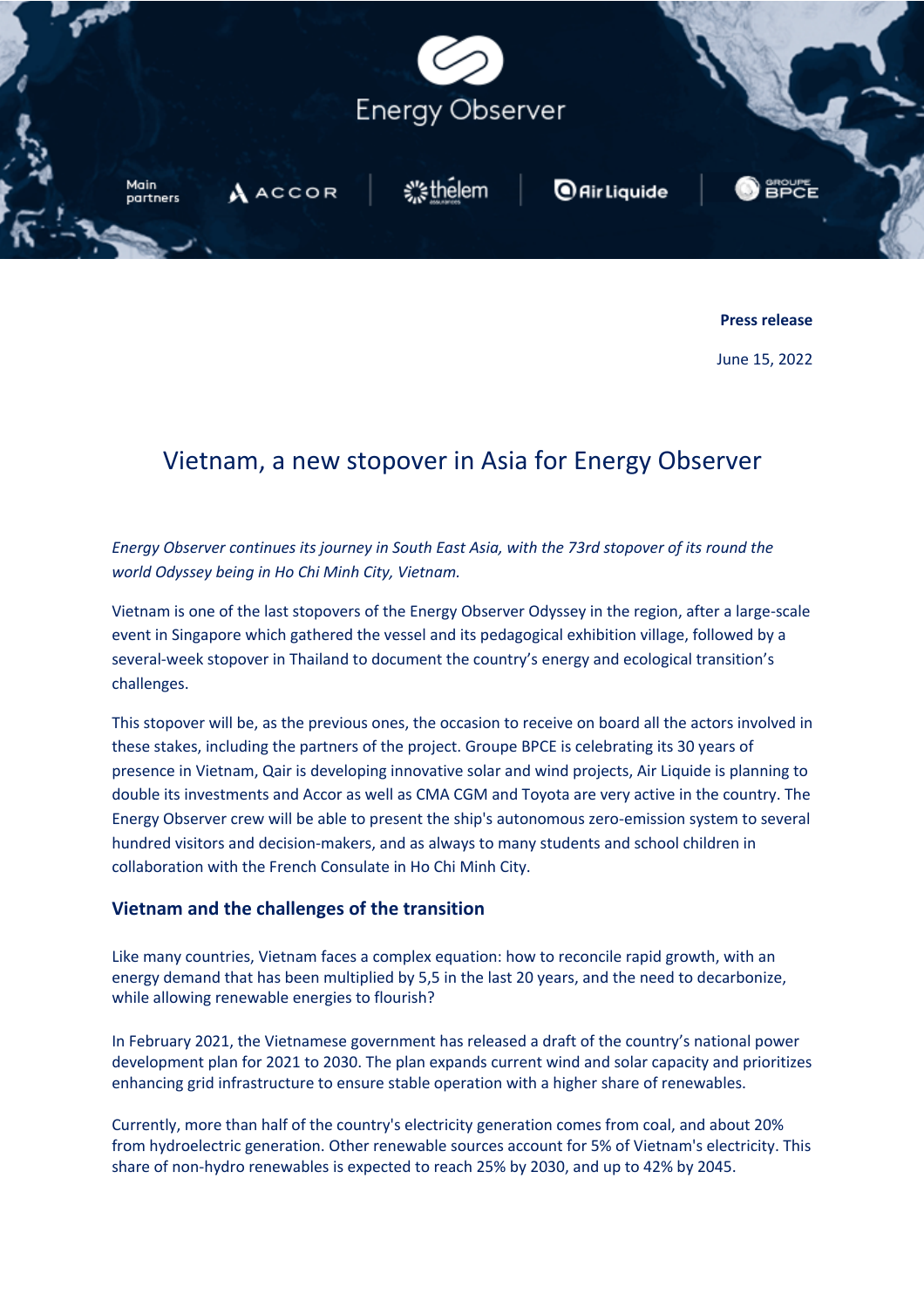While investing in renewables, the country also plans to double coal-fired power generation by 2030 to meet the 10% annual growth in electricity consumption expected over the next decade. Total investment for the period 2021-2030 will be USD 128.3 billion, including USD 950 million for power generation and USD 32.9 billion for power grids.

These are complex and decisive challenges for the country's future, which the crew will document over the upcoming weeks. Our production team will further broaden our scope of vision by including other local issues such as plastic pollution and recycling, UNESCO biosphere reserves, near shore wind turbines, low-carbon energy, and the salinity of the Mekong River. Issues whose interconnection fully resonates with the 17 Sustainable Development Goals of which Energy Observer is the first French ambassador.

# **Energy Observer, a unique vessel**

Setting sail from its port of registry of Saint Malo in 2017, Energy Observer has already covered over 50,000 nautical miles, made 72 stopovers, 16 of which have been with its travelling pedagogical village, and visited over 40 countries. Born out of a legendary catamaran, whose many accolades include being the fastest sailboat around the world with Sir Peter Blake, Energy Observer is a laboratory for ecological transition designed to push the envelope concerning zero-emission technologies. From hydrogen to sun, wind, and tidal power, all solutions have been experimented with, tested, and optimised to make clean energies a practical reality accessible to all.

"*Since the beginning of the round-the-world Odyssey in 2017, we have had the chance to immerse ourselves at the heart of energy issues and the transformation of the various major industrial players in the sector. Despite the difficulties to change our energy model, I have witnessed a true will to accelerate this transition, whether it's public, political, or industrial. The strategies and technologies to neutralize greenhouse gas emissions are sufficiently mature to massively direct our investments towards low carbon technologies, making them accessible to all."* **Victorien Erussard, Captain and founder of Energy Observer**

## **An Odyssey to accelerate energy and ecological transition**

In light of humanity's multiple challenges, the main missions of the Energy Observer expedition consist of accelerating transition through innovation, by demonstrating how well the onboard technologies and energy mix work in extreme environments and how they can be duplicated on a wider scale both on land and at sea.

As the first French ambassador of the 17 Sustainable Development Goals, this circumnavigation of the globe also aims to explore all the solutions that favour ecological transition and raise awareness among all the public audiences, decision-makers, and manufacturers about this necessary transition through a series of inspirational and educational content (documentary films, web series, scientific articles, and a travelling exhibition...).

### Practical information:

**Phu Quoc**: from the 11th to the 15th of June 2022 **Ho Chi Minh City:** from the 18th to the 29th of June 2022

\* *The boat can be viewed but cannot be visited by the public.*